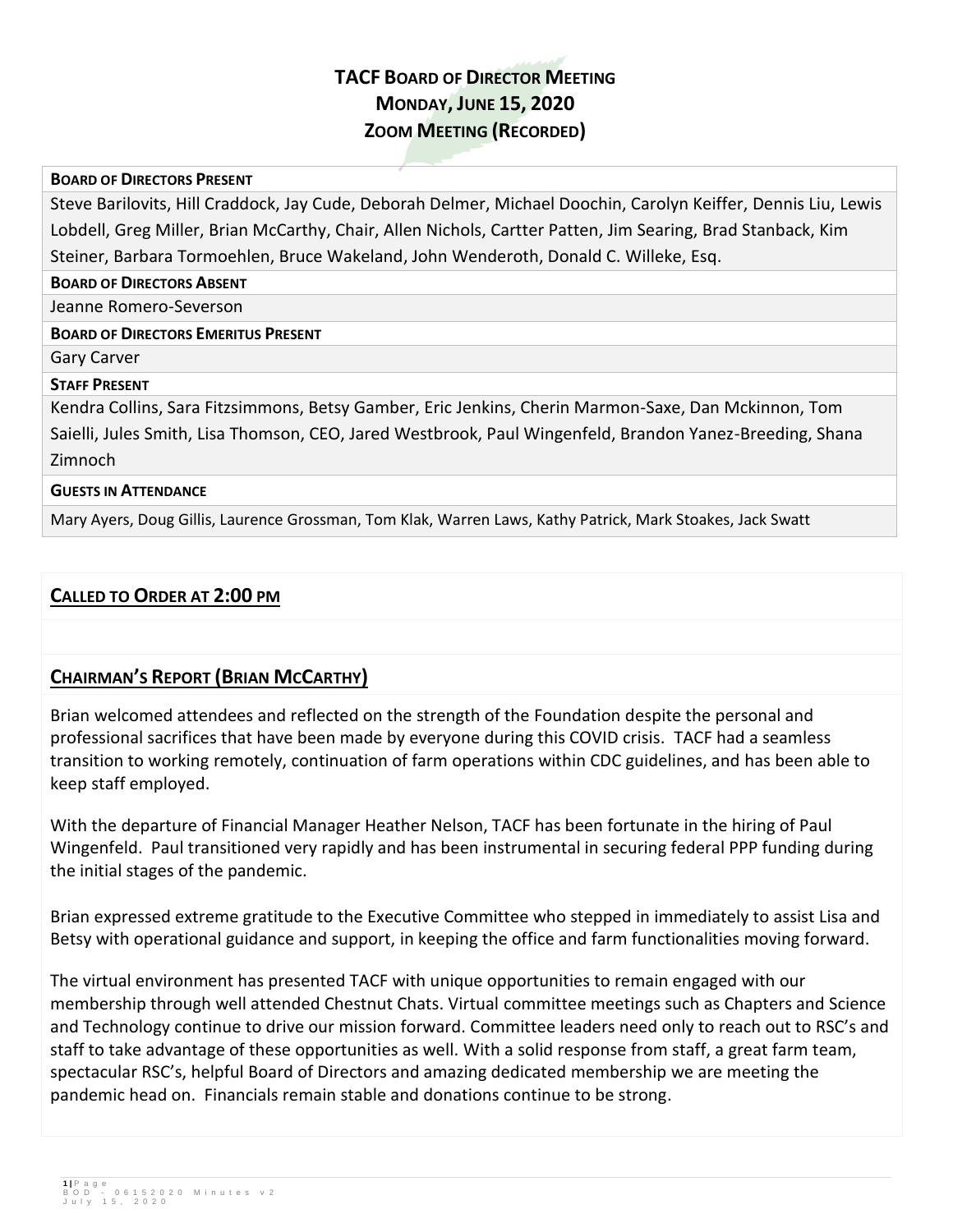### **ACTION ITEMS**

### I. CONDENSED PROPOSED OPERATING BUDGET - FISCAL YEAR 2021 (BARBARA TORMOEHLEN)

- 1) Budget was revised.
	- a) Revenues reduced by 12%
		- i) Greatest share from individual gifts
	- b) Expenses reduced by 9%
		- i) External research largest share
	- c) Realistic reduction for running the Foundation
- 2) Paul
	- a) Normal funding lines might be moved to socio-economic issues
	- b) Wise idea to take a conservative approach
	- c) Will take it month by month
	- d) LTT: Surprised by some additional solicited and unsolicited gifts
- 3) Total income \$2.4 million and total expense of just over \$2.4 million with a net loss for this next year of \$80k
	- a) Forecast quite reasonable
- **4) Motion to accept seconded and approved**

### **II. WORKERS COMP RESOLUTION (PAUL WINGENFELD / BETSY GAMBER)**

- 1) Refers to Lisa's travel as it relates her position with the organization
	- a. Requested by our Workers Comp Provider Liberty Insurance to pass a resolution by the Board
	- b. Paul concerned about lack of coverage in states other than NC
- 2) More research required before passing
	- a. Staff will resolve these concerns and present at August meeting
- **3) Tabled until August meeting**
- **III. SCIENCE AND TECHNOLOGY CHARTER (STEVE BARILOVITS)**
- 1) Charter was re-written by the Committee Chair and was reviewed and accepted by the Science and Technology Committee
- 2) Discussion: How does the committee work within the larger organization? Normally, the chairman is tasked with establishing procedure rather than specifying this in the committee charter.
- 3) SB: Science Committee Meeting format and reporting is basically being done as it has been
	- a. Senior Science Advisors will meet monthly
	- b. Chestnut Chats will cover additional topics
- **4) Motion to accept revised S&T Committee Charter was seconded and approved**

## **TREASURER'S REPORT (BARBARA TORMOEHLEN)**

- 1) Treasurer's report has been updated and shared with the Finance Committee prior to this meeting
- 2) Lines of credit untouched
- 3) Cash accounts bump
	- a. Includes \$200k of the PPP
- 4) Investments have reacted to the volatility in the market
- a. Down 9%
- 5) Cash flow
	- a. Paul has been vigilant with monthly projections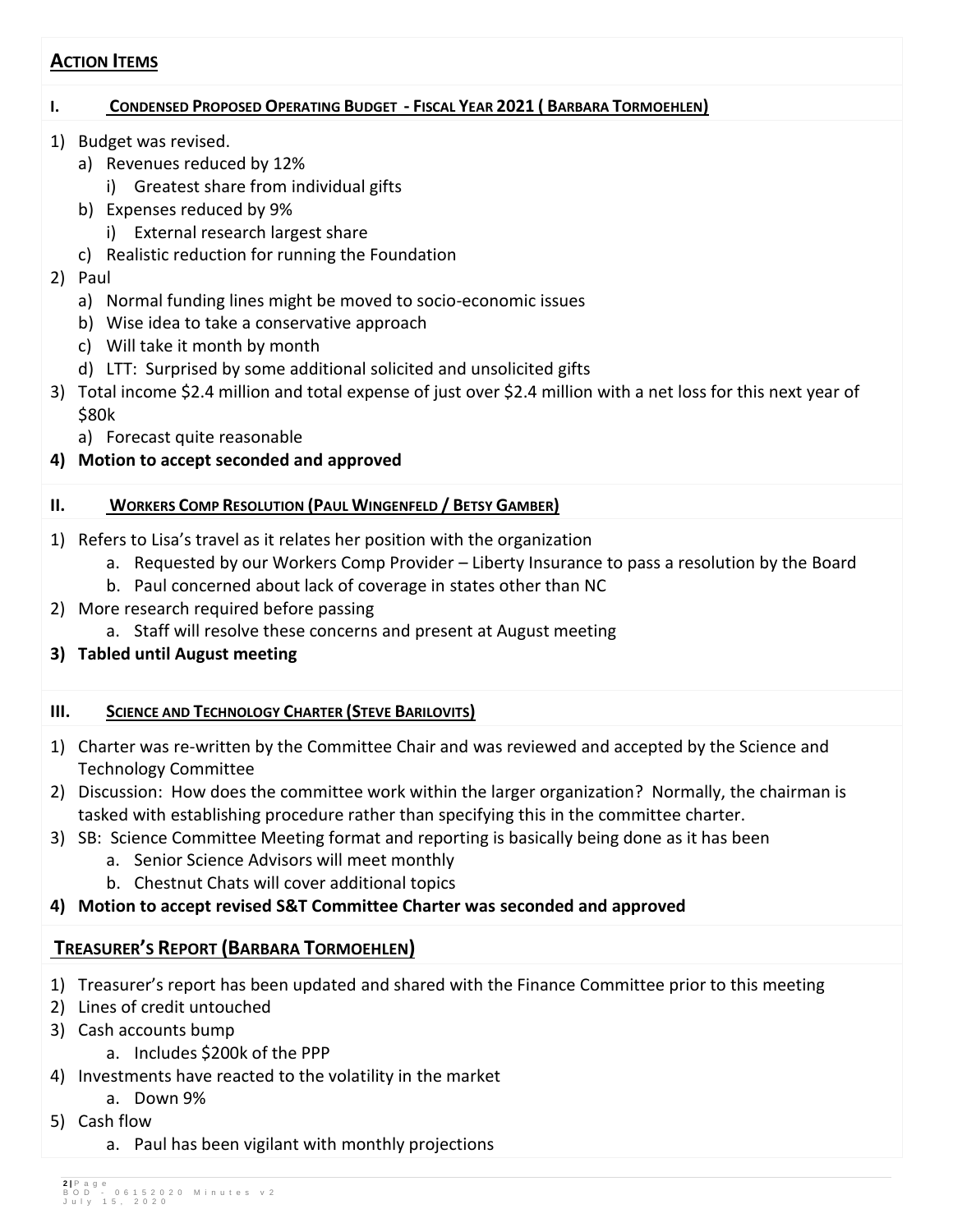- 6) Appreciation to Paul for his great work in monitoring our finances during this time
- 7) \$208,100 in PPP
	- a. Most will be forgiven under HR 7010
- 8) Proposed budget previously discussed
- 9) External Audit in the coming months
- 10) JC: Projected year end expected?
	- a. BT: Will be confirmed in August
	- b. Marketing and Communications expenditures doubled from previous year
		- i. Scott Circle
			- 1. LTT: Split cost with SUNY-ESF 50%
		- ii. Down payment for mini documentary

## **PRESIDENTS REPORT (LISA THOMSON)**

- 1) Kudos to our disciplined and productive team
	- a. Thank you again to Paul's ability to be able to grasp and excel in this environment
	- b. Recognizing all staff who are also parents and have kids at home and balancing it all
	- c. Tom has taken on the additional responsibility of the Southern Region with the departure of Ben Jarrett
	- d. Farm has been amazingly resilient with keeping the greenhouses and shade houses going
- 2) EC and Board have offered much help and guidance and have graciously given their time and expertise
- 3) Since Gettysburg a lot of our time has been dedicated to the Public Comment Period
	- a. All Chapter presidents contacted for their support
	- b. Kudos to Jim Searing for his leading the Public Comment Task Force
	- c. Also kudos to Cherin for her work on the stakeholder database
- 4) Outreach to Scientific Community and forging partnerships
	- a. Hudson Alpha
	- b. CRISPR
	- c. Oak Ridge National Laboratory
- 5) Cultivating partners at the USDA
	- a. March 5, 2020 meeting with 12 high level assistant chiefs in USFS
	- b. 20 minutes with Vicky Christianson Chief of USFS
	- c. Rob McGregor from Sonny Purdue's Sec of Agriculture
		- i. Supportive
		- ii. Suggested our attention with Trillion Trees Program and next federal farm bill
- 6) Thanks for all of the Spring Appeal donations and support

# **SCIENCE REPORT (JARED WESTBROOK)**

- 1) Breeding
	- a. Challenge: Genetics more complex for blight resistance than assumed initially
		- i. Resistance as trees more American less resistant
			- 1. Phenotype for growth traits
			- 2. Crosses between trees with varying American ancestry
			- 3. Putting them in the forest to see if they function ecologically like American chestnuts
			- 4. Will be engaging more ecologists in our restoration effort
- 2) Outcrossing transgenics to wild type trees
	- a. Meadowview: crossing transgenics onto progeny of large surviving American chestnuts, Phytophthora resistant selections, blight resistant hybrids
		- i. Does the OXO plus Chinese genes enhance resistance?
		- ii. Can we combine blight and phytophthora resistance?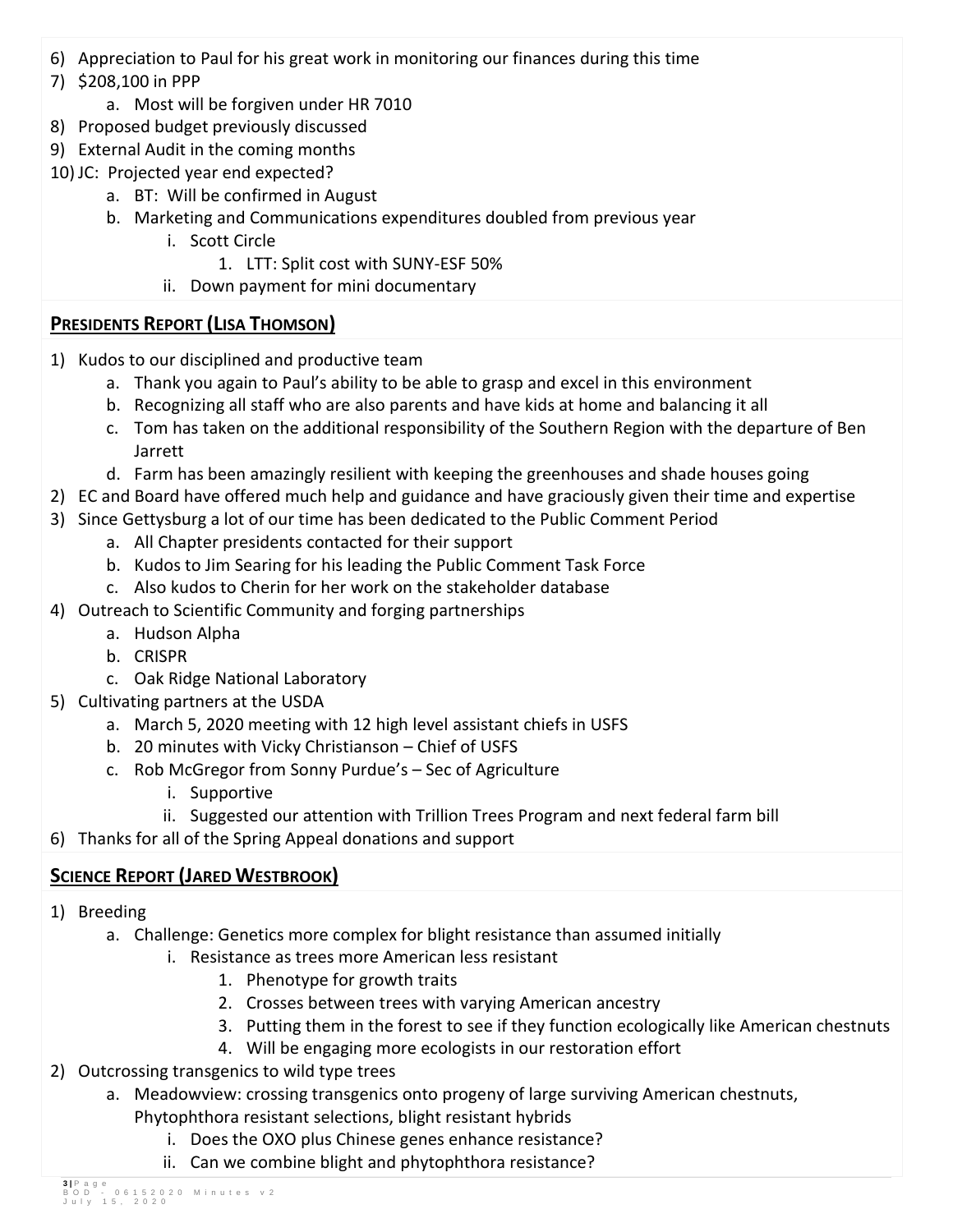- 3) Gene Editing to enhance disease resistance in American chestnuts (CRISPR)
	- a. Need to understand the genes and the mechanisms for resistance before we can do gene editing
	- b. Hudson Alpha: American genome is assembled denote where the genes are in the genome by August 2020
	- c. 2x Chinese genomes are assembled but need to be put into chromosome scale assemblies in a few months
	- d. Hill Craddock grafting Ellis, Nan-King and Mahogany and F1s trees
		- i. Will inoculate and see what genes are expressed in the stems in response to the fungus
	- e. Clemson / Penn State
		- i. Phytophthora inoculation see which genes are expressed in the roots in response to the phytophthora
	- f. Susanna Kerio new hire at the CT Agricultural Experiment Station Poplar Tree response to disease
		- i. Genome editing training
		- ii. Enthusiastic about training
			- 1. Logistics for travel etc.

## **REGIONAL UPDATE (SARA FITZSIMMONS)**

- 1) Adjustments due to COVID
	- a. Chestnut Chat series exceptional
		- i. Average 130 attendees
		- ii. 100 minutes of programming
	- b. Virtual meetings
	- c. Socially Distancing Plantings
- 2) Projects surrounding Leaf Collections
	- a. Landscape
		- b. Assessing Ancestry
		- c. Making better backcross selections
- 3) Landscape Genomics Project
	- a. Goals  $500 1000$  wild type
	- b. Good representation from across the range
	- c. Holes in the NW WV, SE OH, W TN & N MS
		- i. Tom pulling double duty to gather in these areas
		- ii. Areas important area due to prior data suggest this is where majority of diversity is
- 4) Making better selection from existing orchards
	- a. What makes an American an American?
	- b. Ecological Niche
	- c. Phenotyping samples
	- d. Form metrics quantified
	- e. Compare then to genomics data from VA tech
- 5) AIM's Project Jeanne Romero-Severson
	- a. Help us to determine if trees are actually American chestnut
	- b. Is the info the same from the genotyping?
- 6) Regions ramp up SSA pre-screening
	- a. Much more time consuming with physical distancing
	- b. GA Marty Cipollini chapter new SSA technique
		- i. Cutting top of stem and inoculating top instead of tiny incisions
		- ii. Cut time in half
- 7) Scion Collecting